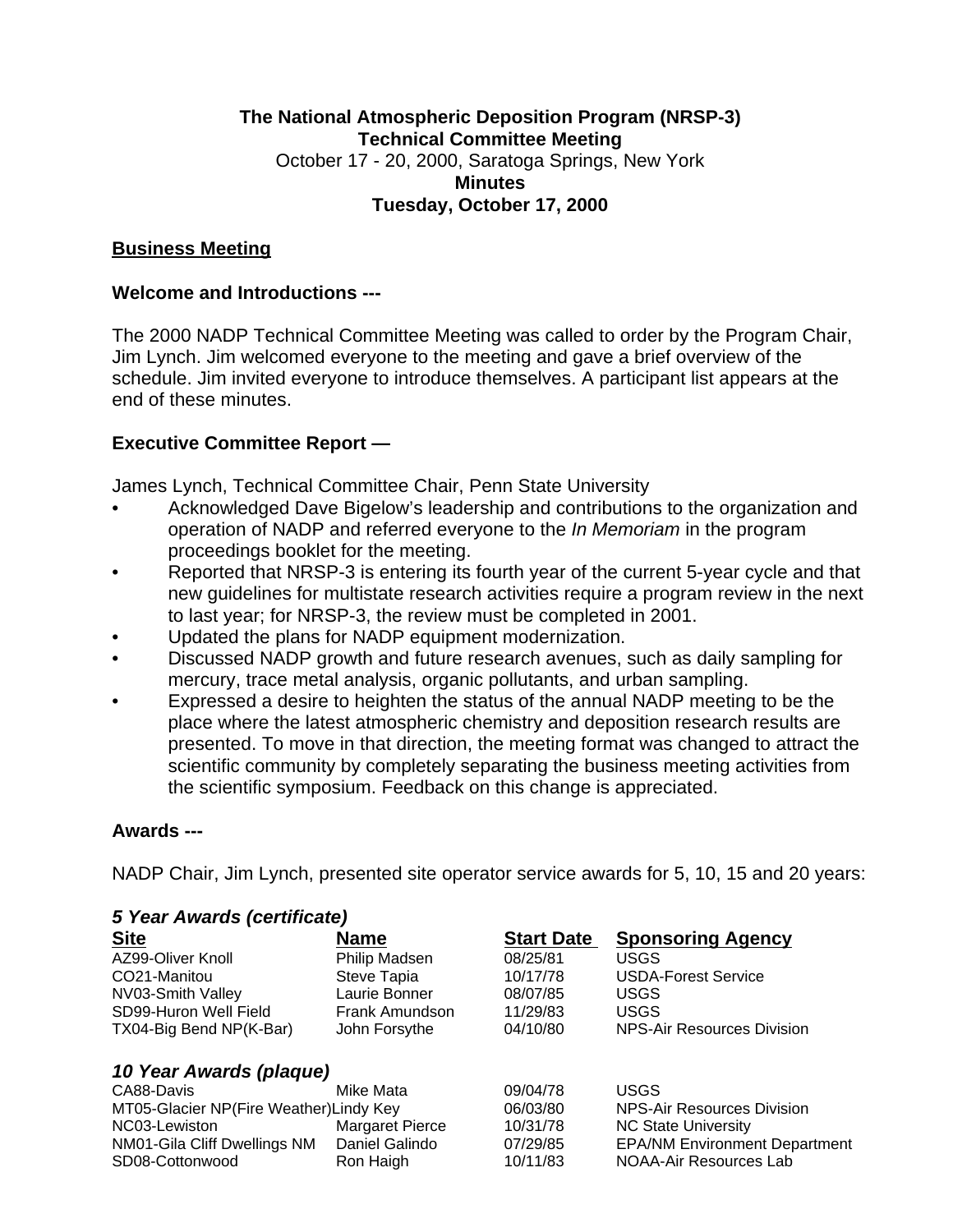### *15 Year Awards (plaque)*

| 20 Voor Awarde (tranhy)                       |                      |          |                                     |  |  |  |  |
|-----------------------------------------------|----------------------|----------|-------------------------------------|--|--|--|--|
| WI25-Suring                                   | James Trochta        | 01/23/85 | <b>WI Dept of Natural Resources</b> |  |  |  |  |
| <b>MD03-White Rock Substation</b>             | <b>Robert Dalton</b> | 10/03/84 | <b>Constellation Energy Group</b>   |  |  |  |  |
| <b>ID15-Smiths Ferry</b>                      | Mary Owen            | 10/09/84 | <b>USGS</b>                         |  |  |  |  |
| IA23-McNay Memorial Res Ctr Jim Secor         |                      | 09/11/84 | <b>USGS</b>                         |  |  |  |  |
| AL99-Sand Mtn Ag Exp Station James Hugh Burns |                      | 10/02/84 | <b>TVA</b>                          |  |  |  |  |

| $\mathcal{L}$ . For A wards (a Opiny) |               |          |                                         |  |  |  |
|---------------------------------------|---------------|----------|-----------------------------------------|--|--|--|
| <b>FL03-Bradford Forest</b>           | Larry Korhnak | 10/10/78 | St John's River Water Mgt District      |  |  |  |
| <b>IN34-Indiana Dunes NL</b>          | Lou Brenan    | 07/15/80 | NPS-Air Resources Division              |  |  |  |
| ME02-Bridgton                         | Peter Lowell  | 09/30/80 | <b>ME Dept Environmental Protection</b> |  |  |  |
| <b>ME09-Greenville Station</b>        | Llew Wortman  | 11/20/79 | <b>SAES-University of Maine</b>         |  |  |  |
| <b>OR10-HJ Andrews Exp Forest</b>     | ⊟ John Moreau | 05/13/80 | USDA-Forest Service                     |  |  |  |

### **Reports —**

### **Administrative Advisors -**

Wayne Banwart - Lead Administrative Advisor, Northcentral Region

- Expressed the need to look at the review and renewal process and get clarification on due dates and requirements over the next year.
- Urged everyone to continue to get the word out about NADP and improve the program's visibility, as opportunities arise.

## **CSREES -**

Dan Jones - CSREES NRSP-3 Program Leader

- Indicated that agency procedures for program reviews have not yet been set.
- Stated that he will work with the Program Office to conduct the review in the next year.
- Reported that CSREES Administrator Dr. Charles Laughlin had resigned and that Dr. Colien Hefferan had been named as the new Administrator.
- Suggested that NADP make a presentation at a CSREES Executive Council meeting, which includes the Administrator and eight Deputy Administrators. This would provide a venue for informing the new Administrator and her Deputies of the scope, activities, and accomplishments of the NADP.

## **NTN Advisor -**

Mark Nilles - USGS

- Complimented the CAL for getting the data delivery back on schedule in 2000.
- Commended NADP's on-line database for its ease of use and completeness.
- Expressed his ongoing support for the equipment modernization initiative and encouraged Technical Committee data users and researchers.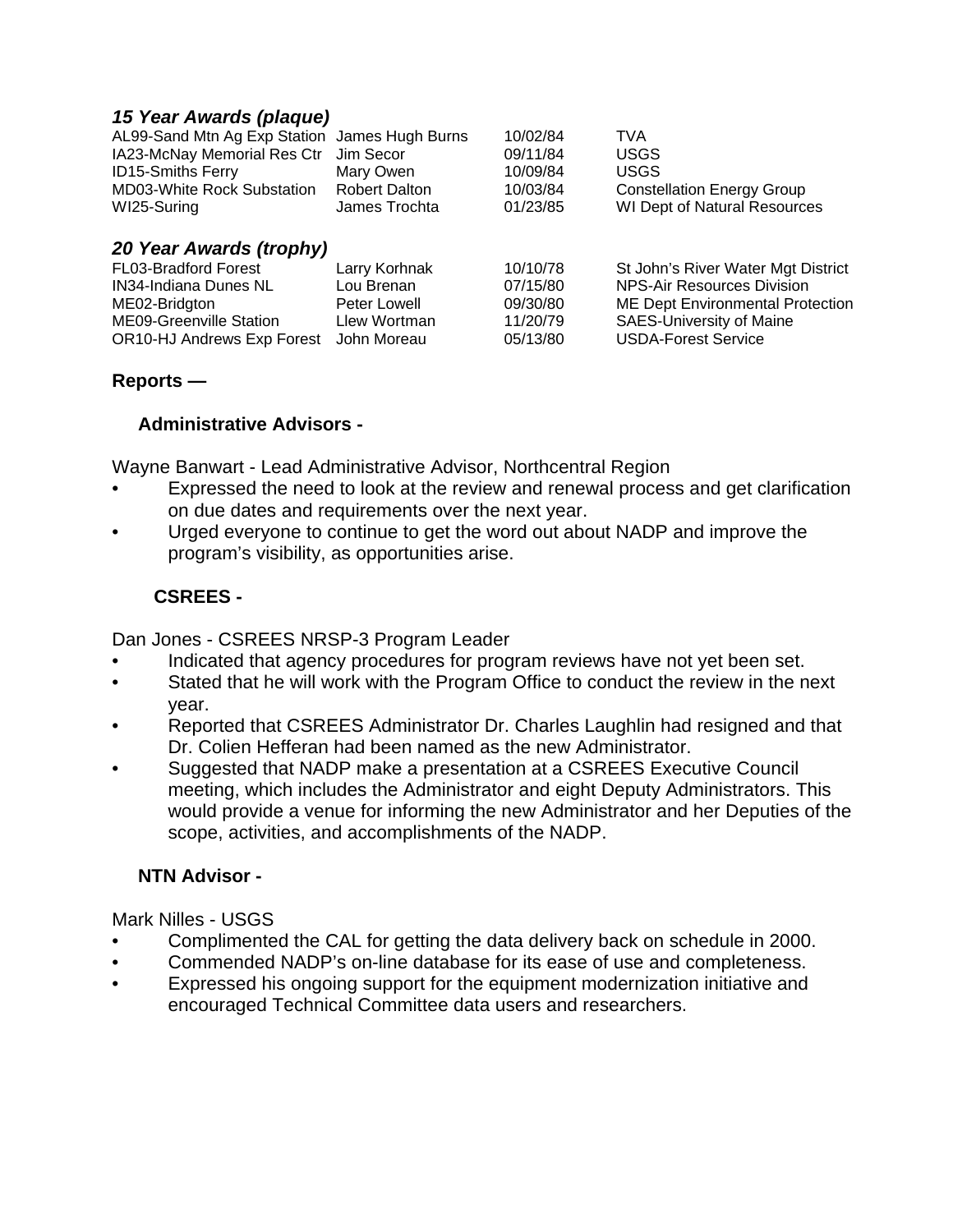## **AIRMoN Advisor -**

Rick Artz - NOAA Air Resources Laboratory

- Expressed a desire to have on-line trajectories for AIRMoN data on the web in the next month.
- Mentioned the continuing struggle to secure funding for AIRMoN operations.
- Pleased with AIRMoN data quality.

# **CASTNet -**

Gary Lear - U.S. Environmental Protection Agency Clean Air Markets Division

• Reported that CASTNet data through May 2000 are available at www.epa.gov/acidrain/castnet.

## **Program Office -**

Van Bowersox, NADP Coordinator - Illinois State Water Survey

- Mentioned the requirement for a program review this year and submission of a renewal proposal at the Agricultural Experiment Station Directors' spring meetings.
- Displayed NTN status map with 226 active sites as of October 2000.
	- New sites: MN32-Voyageurs NP (Sullivan Bay), CA96-Lassen Volcanic NP (Manzanita Lake), MD18-Assateague Island, CA67-Joshua Tree NP (Black Rock)
	- Inactive sites: NM09-Cuba
	- Pending sites: SC05-Cape Romain NWR, HI99-Hawaii Volcanoes NP (Thurston), MI46-Seney NWR (Headquarters) with 8 sites under consideration
- Displayed AIRMoN status map with 9 active sites as of October 2000.
	- New site: WV99-Canaan Valley Institute
	- Inactive site: OH09-Oxford
- Listed the products developed and distributed by the Program Office in 2000: *Nitrogen in the Nation's Rain* brochure (distributed 2300), *National Atmospheric Deposition Program 1999 Annual Summary*, *2001 CALendar*, *NADP 2000 - Ten Years After the Clean Air Act Amendments, Adirondacks in the Balance*, and *Quality Assurance Report, National Atmospheric Deposition Program, 1998, Laboratory Operations, Central Analytical Laboratory.*
- *•* Showed the issue of the journal *Atmospheric Environment* with its Special NADP Section containing seven articles from the 1998 Technical Committee Meeting in St. Petersburg, Fl.
- Reported on recent government reports using NADP data: 1) US EPA's *Deposition of Air Pollutants to the Great Waters - Third Report to Congress*, 2) US EPA's *National Air Quality and Emissions Trends Report, 1998*, and 3) US GAO's *ACID RAIN - Emissions Trends and Effects in the Eastern United States.*
- Acknowledged USGS support for the recently completed National Science Teachers Association's *INSIDE RAIN - Working with Precipitation Chemistry Data* curriculum for students in grades 9 - 12. This curriculum has seven sets of activities, all involving use of data and information from the NADP web site.
- Reported that the NADP web site received the Internet Scout Project's special recognition for its "high-quality, accurate, up-to-date, well-organized, and easy-tonavigate web site, presented in a stylistically and graphically pleasing manner." The *Scout Science and Engineering Report* twice featured the NADP web site: (1) the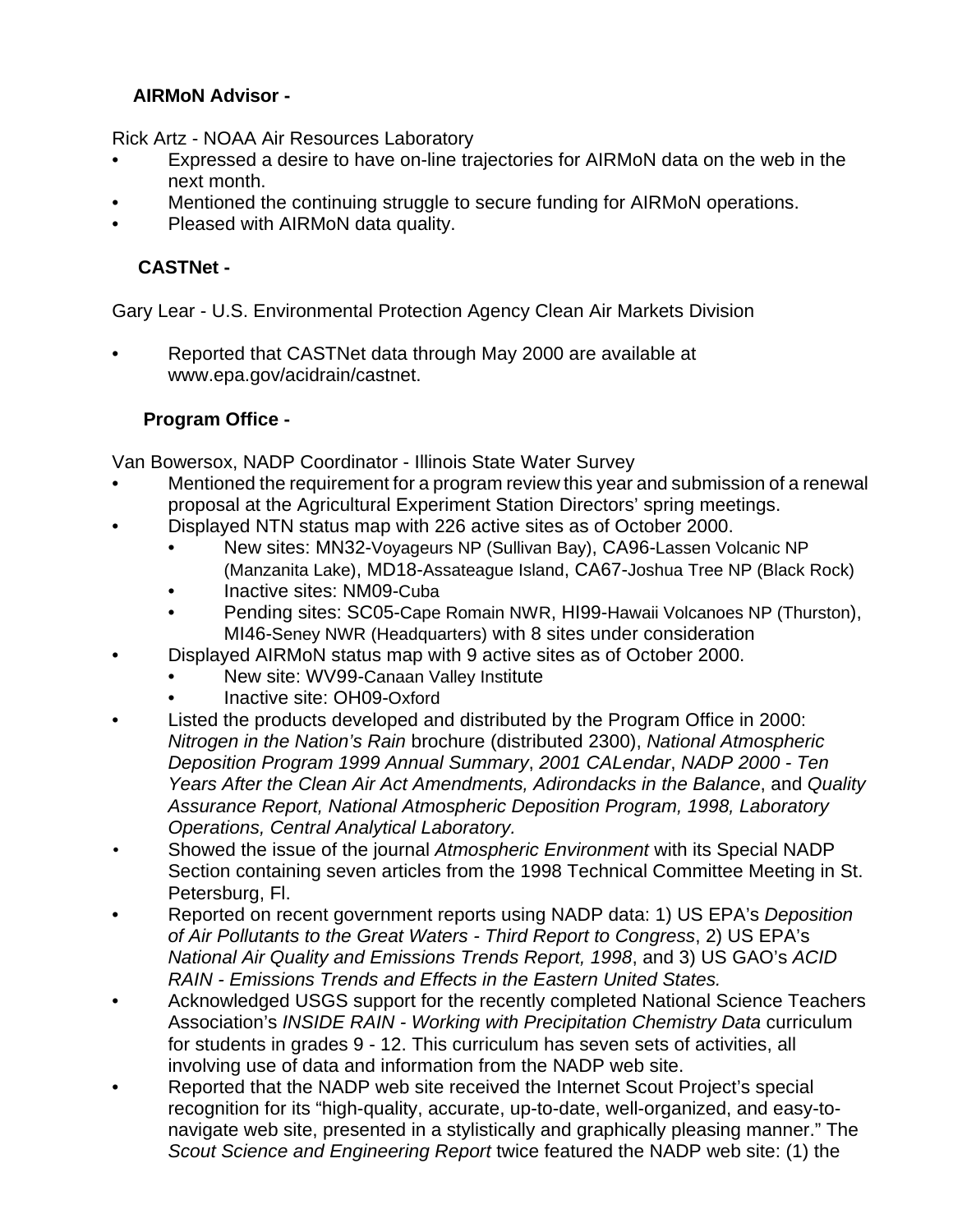entire web site in September 1999 (Volume 2, Number 25), and (2) the brochure *Nitrogen in the Nation's Rain,* available as a pdf document, in July 2000 (Volume 3, Number 22).

Clyde Sweet, NADP Associate Coordinator, Toxics - Illinois State Water Survey

- Displayed MDN status map with 48 active sites as of October 2000.
	- New sites: AL03-Centreville, GA40-Yorkville, MS22-Oak Grove , NF09- Newfoundland, PA30-Erie, PA72-Milford
	- Inactive sites: NH00-Laconia & NH05-New Castle
	- Pending sites: 12 under consideration
- Projected 55 active sites by the end of calendar year 2000 with several sites interested in following a daily sampling protocol.
- Reported that MDN data through June 2000 were delivered to the Program Office.
- Conducted a HAL review in June and the final report is available. Review team members were Mary Ann Allen, John Robertson, Mark Peden, and Greg Lawson.
- Reported on three documents in preparation, a journal article on 1995-1999 MDN data, an informational brochure describing the MDN, and a white paper addressing trace metal issues.

# **Subcommittee Reports —**

## **Network Operations Subcommittee (NOS) -**

Jane Rothert, NOS Chair, Illinois State Water Survey

- Elected 2000-2001 officers: John Shimshock (Chair), Susan Johnson (Vice Chair), Kristi Morris (Secretary).
- NOS actions

(1) HAL audit report to be stored as pdf document and made available on request. (2) Set an external review team (someone from Dave MacTavish's office and someone from the Data Management and Analysis Subcommittee, possibly Gary Stensland) for the CAL QA plan, which is currently under internal CAL review. (3) Established a team (Scott Dossett, Dennis Lamb, Mark Nilles, and Rick Artz) which will monitor the progress of the new collector design and development. (4) Named an ad hoc committee (Scott Dossett, Luther Smith, Bob Larson, and Clyde Sweet -chair) that will prepare a document on site characterization, looking at urban, non-urban and coastal classifications.

(5) Approved the Water Survey's sensor heater design with the stipulation that the performance of the 11 sensors now available be comparable to the ACM sensor. (6) Accepted the Loda-built collector as a comparable replacement for the ACM collector.

(7) Approved a daily sampling protocol for MDN with the amendment that daily data cannot be compiled into weekly totals without NOS approval of equivalency of composite daily and weekly measurements.

(8) Approved a new AIRMoN Field Observer Form.

*Motion:* Scott Dossett moved to accept the NOS report. Dennis Lamb seconded. *Discussions:* Questions were raised about whether the Loda-built collector can be used in MDN and the sense of the discussion was that it can. *Motion carried*.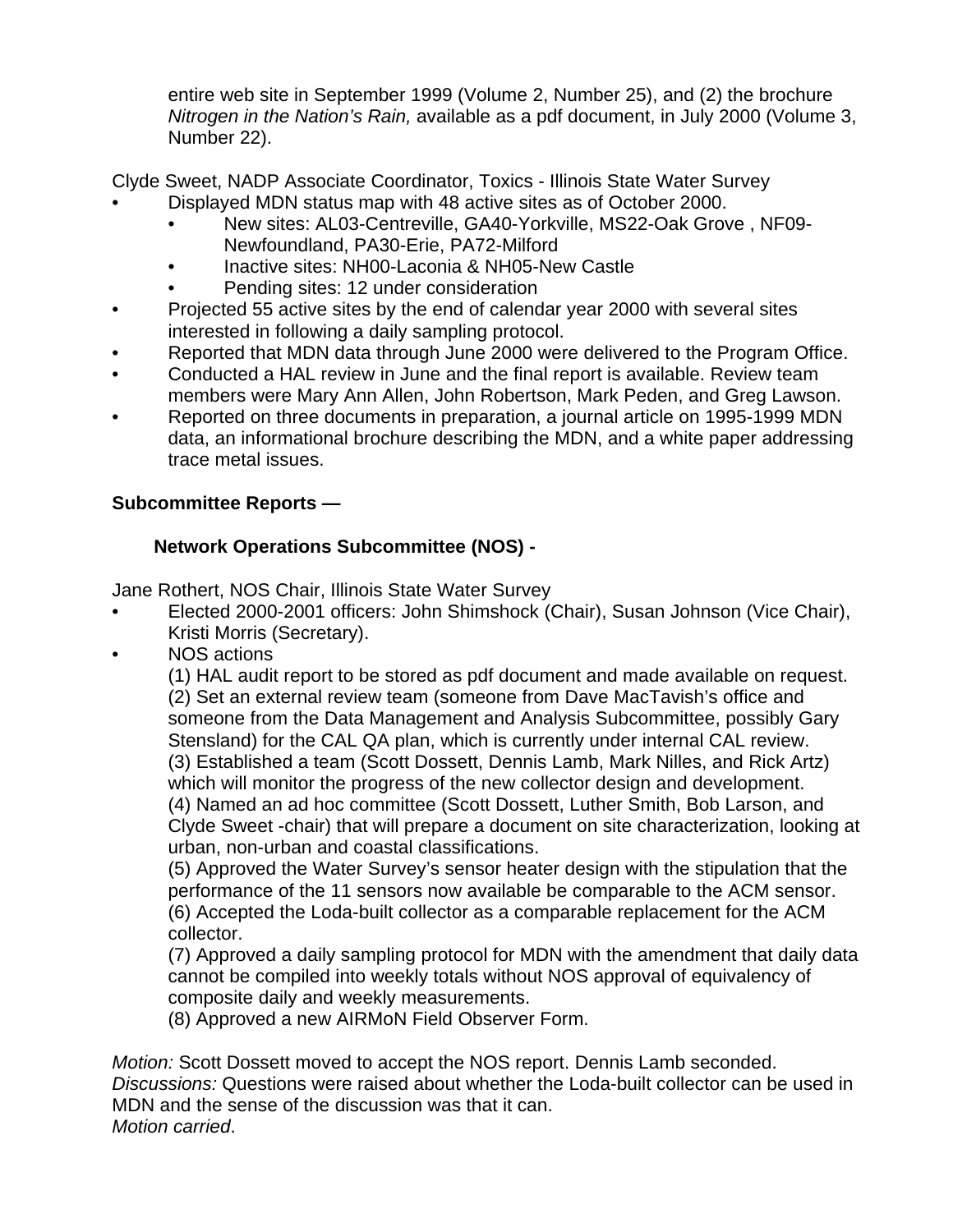## **Data Management & Analysis Subcommittee (DMAS) -**

Bob Brunette, DMAS Chair, Frontier Geosciences, Inc.

- Elected 2000-2001 officers: Gary Lear (Chair), Bob Larson (Vice-Chair/Secretary).
- DMAS actions

(1) Changed two sample validation rules - A) samples with sampling periods shorter than 6 days will now be valid, as long as all other validation criteria are met; B) sampling periods (i.e., on to off time intervals of samples) with 0.02 inches or less of precipitation are considered valid for calculating data completeness, whether or not the sample chemistry is valid; if the chemistry is valid, the sample is used in calculating averages, otherwise it is not. Calculation of annual completeness criteria by the Program Office will be amended to account for these new rules.

(2) Set the spring 2001 meeting as the target for applying a draft site classification scheme on a sub-set of NTN sites.

(3) Reported that back trajectories for AIRMoN data points will soon be available on the web site and back trajectories for NTN samples will follow by the spring meeting. (4) Encouraged the Program Office to extend the trends plots now available for NTN data to AIRMoN and MDN data.

*Motion:* John Sherwell moved to accept the DMAS report. Van Bowersox seconded. *Discussion:* Gary Lear asked if the entire data set would be re-validated following the rule change for short duration samples. Bob Larson said that it would. Bob determined that the rule change affects 270 samples.

*Motion carried*.

## **Environmental Effects Subcommittee (EES) -**

John Sherwell, EES Co-Chair, Maryland Department of Natural Resources

**EES** actions

(1) Endorsed the site classification efforts begun by the Data Management and Analysis Subcommittee as a way to identify existing sites that do not meet all NADP siting criteria.

(2) Discussed the proposed list of trace metals (As, Cd, Cu, Cr, Mn, Ni, Pb, & Zn) that are under consideration for MDN sites. These metals are consistent with EPA's list of toxic metals. Formate may also be of interest to researchers looking for a signal for natural gas combustion.

(2) Need a concise informational brochure that describes the MDN and discussed plans for an educational brochure, similar to *Nitrogen in the Nation's Rain*, but for mercury.

• Expressed a need to measure total nitrogen to determine how much nitrogen is missed by measuring only the inorganic nitrogen from nitrate and ammonium, as is the case for NTN and AIRMoN.

*Motion:* Gary Lear moved to accept the EES report. Gary Stensland seconded. *Discussion:* There were questions about the scope of the informational mercury brochure and whether it would include other metals, such as lead or cadmium, etc. The conclusion was that the brochure would focus on mercury. Interest was expressed in adding pesticides to the list of organic pollutants of interest to the research community. This was acknowledged as a good addition to the list. *Motion carried*.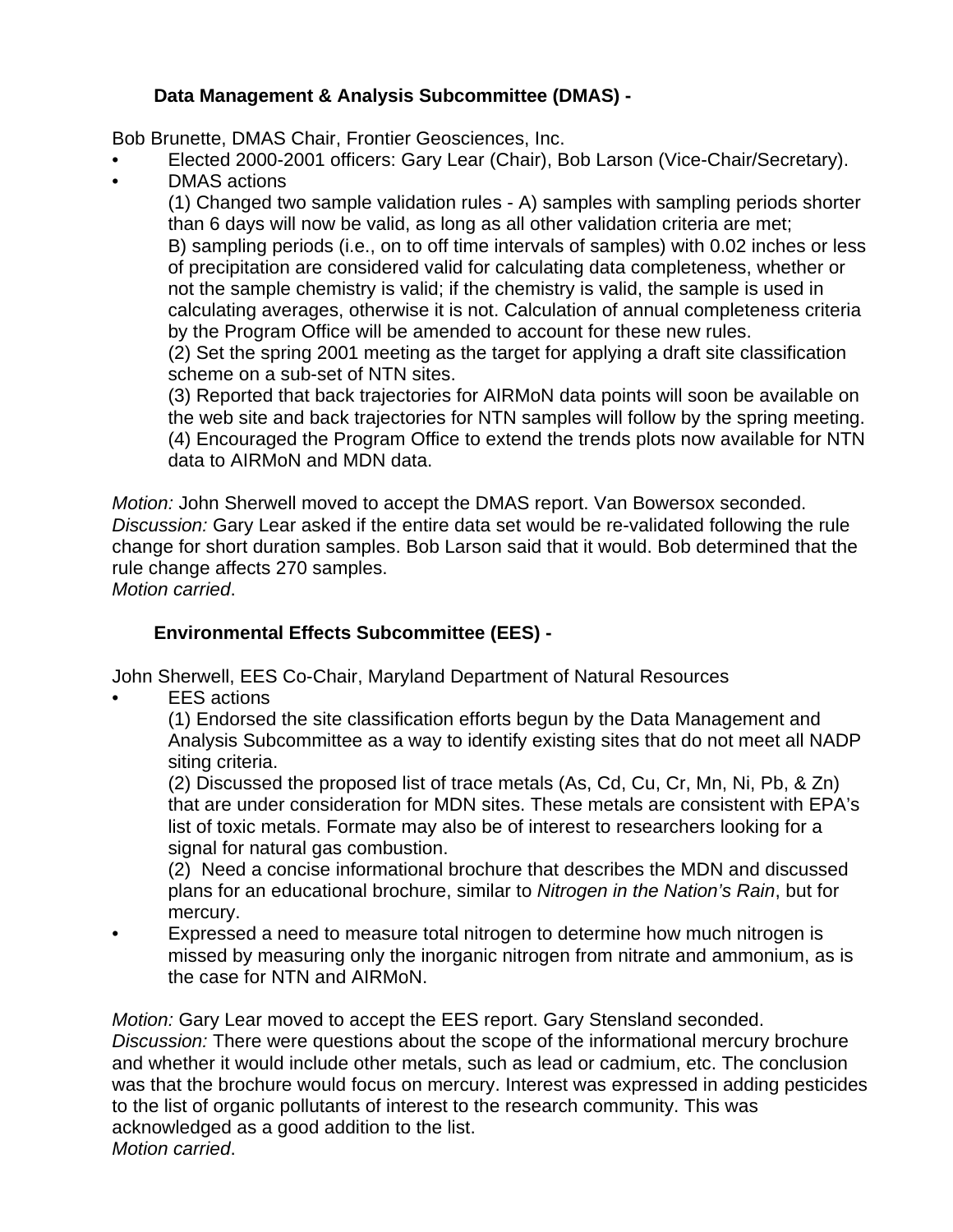## **Nominating Committee —**

Joel Frisch reported the deliberations of the nominating committee, which had been appointed by Technical Committee Chair Jim Lynch. Nominating committee members were Joel Frisch (U.S. Geological Survey), Dennis Lamb (Penn State University), and Wayne Banwart (Lead Administrative Advisor). Richard Grant of Purdue University was nominated for Technical Committee Secretary for the 2000-2001 term. He agreed to the nomination.

*Motion*: Van Bowersox moved the nominations be closed. Jim Lynch seconded. *Motion carried. Rich was approved by acclamation.*

Technical Committee Officers for 2000-2001 are: Chair: Rick Artz Vice Chair: Kathy Tonnessen Secretary: Richard Grant Past Chair: James Lynch

### **2001 Technical Committee Meeting —**

Jim Lynch presented possible meeting places suggested by Kathy Tonnessen for the 2001 meeting: Double Tree Inn, Missoula, MT; Fisherman's Wharf Holiday Inn in San Francisco; Asilomar Conference Center in Pacific Grove, CA; YMCA in Estes Park, CO; Marconi Conference Center in Port Reyes, CA; a conference center in Seattle, Salt Lake City, or Park City, UT; or Minneapolis.

The N2001, The Second International Nitrogen Conference, is being held at the Bolger Conference Center near Washington, D.C., October 14-18, 2001. Organizers are Jim Galloway and Ellis Cowling, who are long-time members of the NADP Technical Committee. Jim has suggested that NADP hold its 2001 scientific meeting in conjunction with this nitrogen conference.

#### **Closing —**

Jim Lynch thanked everyone for their efforts and introduced Rick Artz as NADP Chair for 2000/2001. Rick adjourned the meeting.

#### **PARTICIPANT LIST**

Scott F. Archer - Bureau of Land Management Richard Artz - NOAA-Air Resources Laboratory Andrew Aulisi - Environmental Defense Sue Bachman - Illinois State Water Survey Wayne L. Banwart - University of Illinois Jack Beach - N-Con Systems Co. Inc. Martha Beach - N-Con Systems Co. Inc. Angela Benedict-Dunn - Saint Regis Mohawk Tribe Environment Edward Bennett - New York State Department of Environmental Conservation Rona Birnbaum - U.S. Environmental Protection Agency Van C. Bowersox - Illinois State Water Survey Garry Boynton - New York State Department of Environmental Conservation Elvira Brankov - New York State Department of Environmental Conservation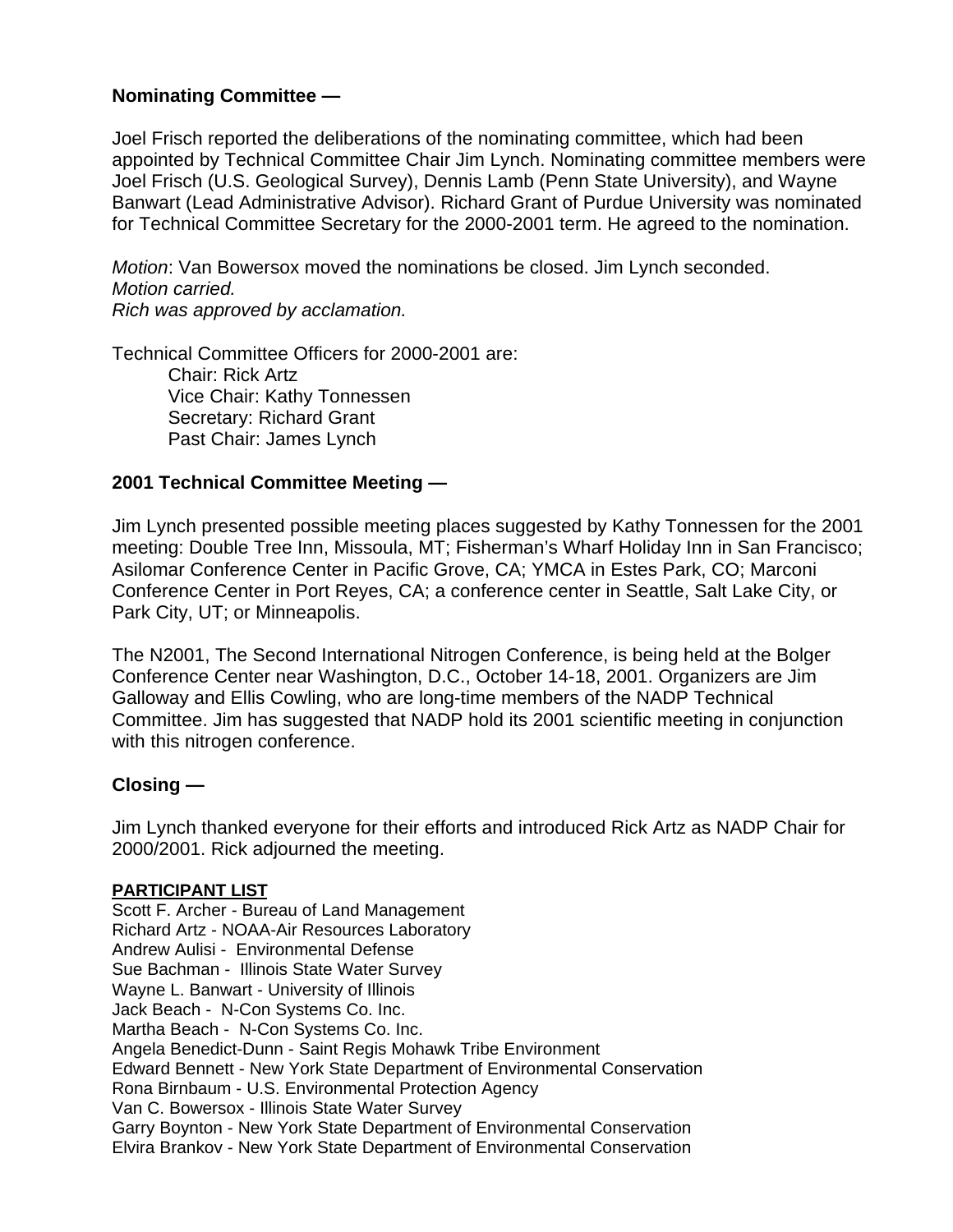Patricia Brewer - SAMI Technical Coordinator Bob Brunette - Frontier Geosciences Anthony Buda - Penn State University Douglas Burns - U.S. Geological Survey Tom Butler - Cornell University Mark Buzel - AES NY John Cahill - New York State Department of Environmental Conservation Mark S. Castro - Appalachian Laboratory Boris Chevone - Virginia Tech Kevin Civerolo - New York State Department of Environmental Conservation David Cleverly - National Center for Environmental Assessment James E. Close - New York State Department of Environmental Conservation David Clow - U.S. Geological Survey Brooke Conley - U.S. Geological Survey Brigita Demir - Illinois State Water Survey David R. DeWalle - Penn State University Scott Dossett - Illinois State Water Survey Kathy Douglas - Illinois State Water Survey Charles Driscoll - Syracuse University Dan Dudek - Environmental Defense B. Allen Dunn - Clemson University, School of Natural Resources Thomas R. Fisher - University of Maryland Joel Frisch - U.S. Geological Survey Cari Furiness - North Carolina State University Jim Galloway - University of Virginia Philip J. Galvin - New York State Department of Environmental Conservation Thomas Gentile - New York State Department of Environmental Conservation John Gordon - U.S. Geological Survey Richard H. Grant - Purdue University Richard Haeuber - U.S. Environmental Protection Agency William G. Hagar - University of Massachusetts -- Boston Richard Hallett - USDA Forest Service Karen Harlin - Illinois State Water Survey Raycine M. Hodo - Smith College Christian Hogrefe - University at Albany Gerrit Hoogenboom - University of Georgia Selma Isil - Environmental Science and Engineering Mari Ito - State University of New York Andrew Johnson - Maine Department of Environmental Protection Susan R. Johnson - Minnesota Pollution Control Agency Daniel D. Jones - USDA Cooperative State Research, Education, & Extension Service Janet Joseph - New York State ERDA Melissa Kalicin - Syracuse University Neil Kamman Vermont Department of Environmental Conservation Victoria R. Kelly - Institute of Ecosystems Studies John Kent - New York State Department of Environmental Conservation Richard Kobe - Michigan State University W. A. Kretser - New York State Adirondack Park Agency Dennis Lamb - Penn State University Bob Larson - Illinois State Survey Natalie Latysh - U.S. Geological Survey Thomas F. Lavery - ESE / CASTNet Gregory Lawrence - U.S. Geological Survey Gary Lear - U.S. Environmental Protection Agency Preston Lewis - New York State Department of Environmental Conservation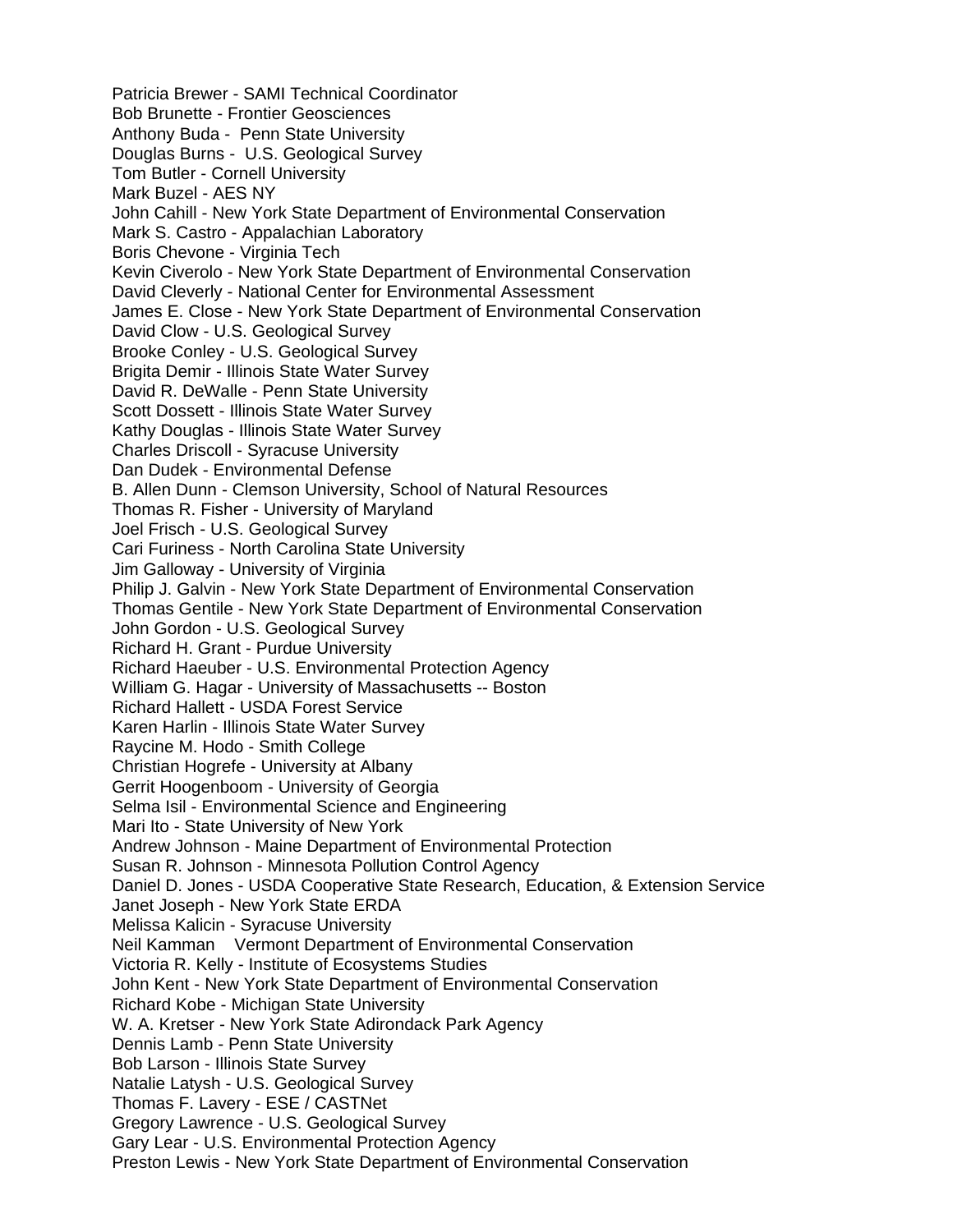David N. Lewis - Institute of Ecosystems Studies Steve Lindberg - Oak Ridge National Laboratory Gary M. Lovett - Institute of Ecosystem Studies Malcolm Lynch - C.C. Lynch & Associates, Inc. James A. Lynch - Penn State University Andrew Major - U.S. Fish & Wildlife Service Elizabeth G. Malcolm - University of Michigan Jacqueline Mann - University of Maryland Robert Mason - Chesapeake Biological Laboratory Ray Masters - Adirondack Ecological Center Lee Maull - Dynamac Corporation Thomas J. McGuire - New York State Department of Environmental Conservation Brian McLean - U.S. Environmental Protection Agency Rafael Mendez-Tejeda - University of Puerto Rico in Carolina Mark A. Mesarch - University of Nebraska - Lincoln Michael Miliani - New York State Department of Environmental Conservation Erik K. Miller - Ecosystems Research Group, Ltd. L. Grady Moore - U.S. Geological Survey Kristi Morris - U.S. Fish & Wildlife Service Mark Nilles - U.S. Geological Survey Barbara Nuffer - New York State Department of Environmental Conservation Jose A. Penalbert - University of Puerto Rico in Carolina Jake Peters - U.S. Geological Survey Paul Petzrick - Maryland Department of Natural Resources Eric Prestbo - Frontier Geosciences S. T. Rao - New York State Department of Environmental Conservation Dudley J. Raynal - State University of New York at Syracuse John K. Robertson - JR Consulting Jane Rothert - Illinois State Water Survey Karen M. Roy - New York State Adirondack Park Agency Tamara Saltman - U.S. Environmental Protection Agency Don Schaefer - U.S. Geological Survey Jonathan Schilling - University of Maine Kirsten Schwarz - Institute of Ecosystem Studies Joe Scudlark - University of Delaware Michael Sheehan - New York State Department of Environmental Conservation John Sherwell - Maryland Department of Natural Resources John P. Shimshock - Advanced Technology Systems, Inc. Paul Sierzenga - New York State Department of Environmental Conservation Sam Simkin - Institute of Ecosystem Studies Howard A. Simonin - New York State Department of Environmental Conservation Gopal Sistla - New York State Department of Environmental Conservation Robert Sliwinski - New York State Department of Environmental Conservation Luther Smith - ManTech Environmental Technology, Inc. Ariel F. Stein - Penn State University Gary Stensland - Illinois State Water Survey Clyde Sweet - Illinois State Water Survey Mark Taylor - Pennsylvania State University Jack T. Tessier - SUNY at Syracuse Elizabeth Thorndike - Center for Environmental Information Alan Van Arsdale - U.S. Environmental Protection Agency Mark Watson - New York State ERDA David Whitall - University of North Carolina at Chapel Hill James C. White - Center for Environmental Information Joy Wiecks - Fond du Lac Environmental Program